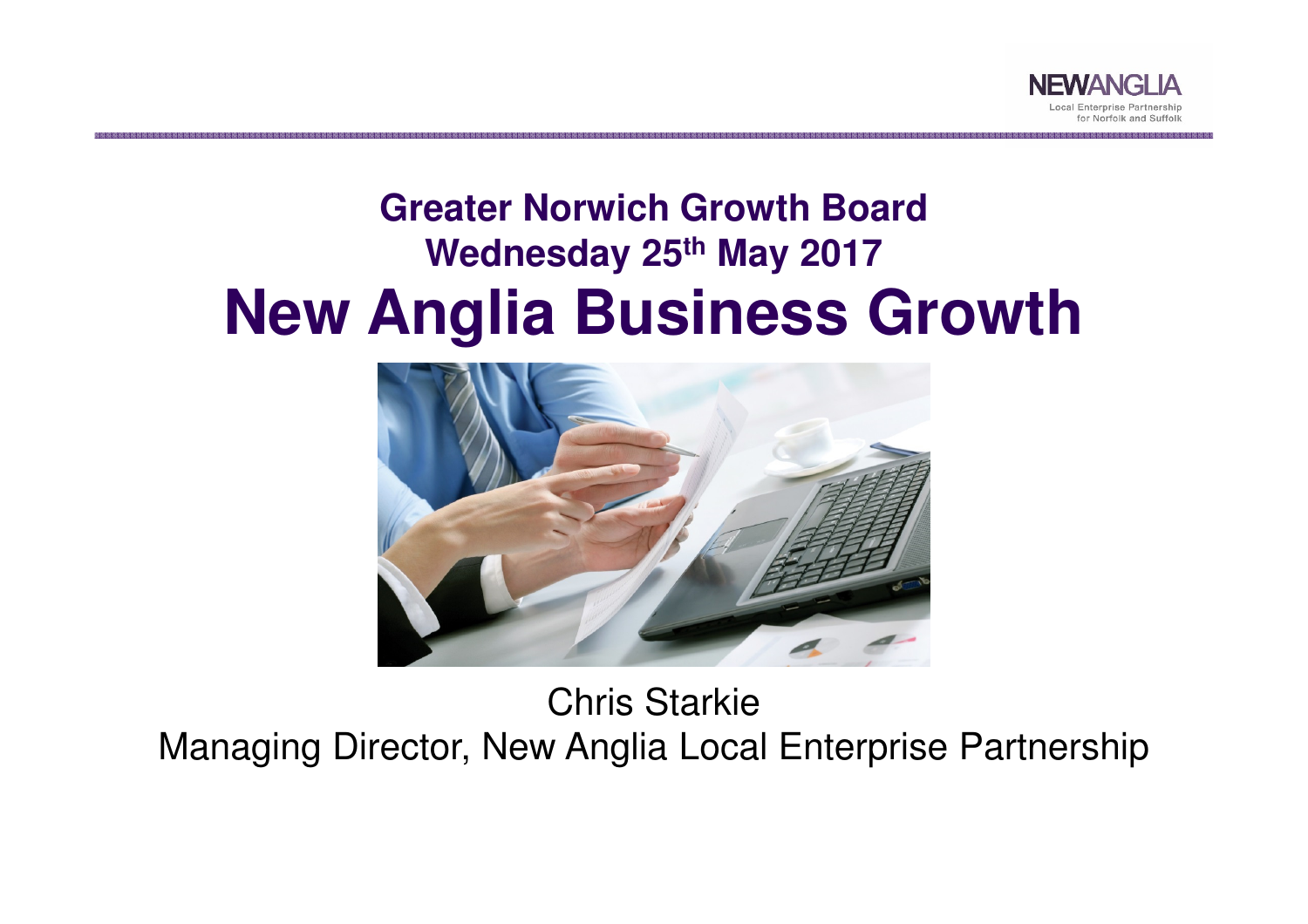

### **Business Support Landscape**

General Election 2010 announced in March 2010

What will business support look like in April 2012?

Probable closure of Business Link network

Traditionally complex landscape so a need to simplify

Business Support identified as a key LEP activity

A list of priority activities (10) drawn up to take forward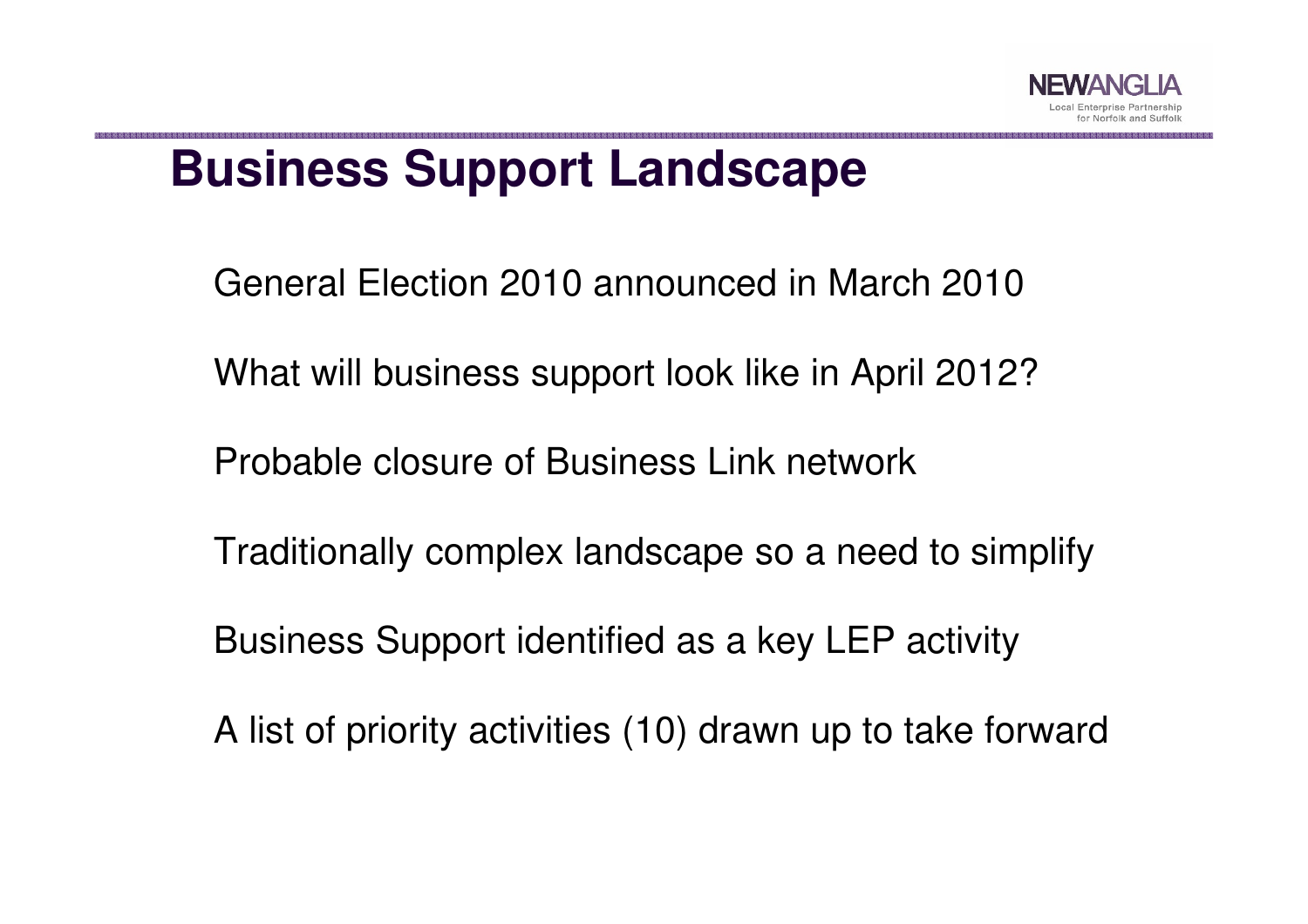## **Business Support Landscape**

- -Local access points for local and national services
- -Face to face support to supplement national provision
- A community network including enterprise support
- -Business start-up advice and workshops
- -Enhance access to finance, including new funding
- -Specialist provision for high growth businesses
- -Support to facilitate business mentoring activity
- -Local support for social enterprise development
- -Develop best practice from existing provision
- -Identify and develop incubation space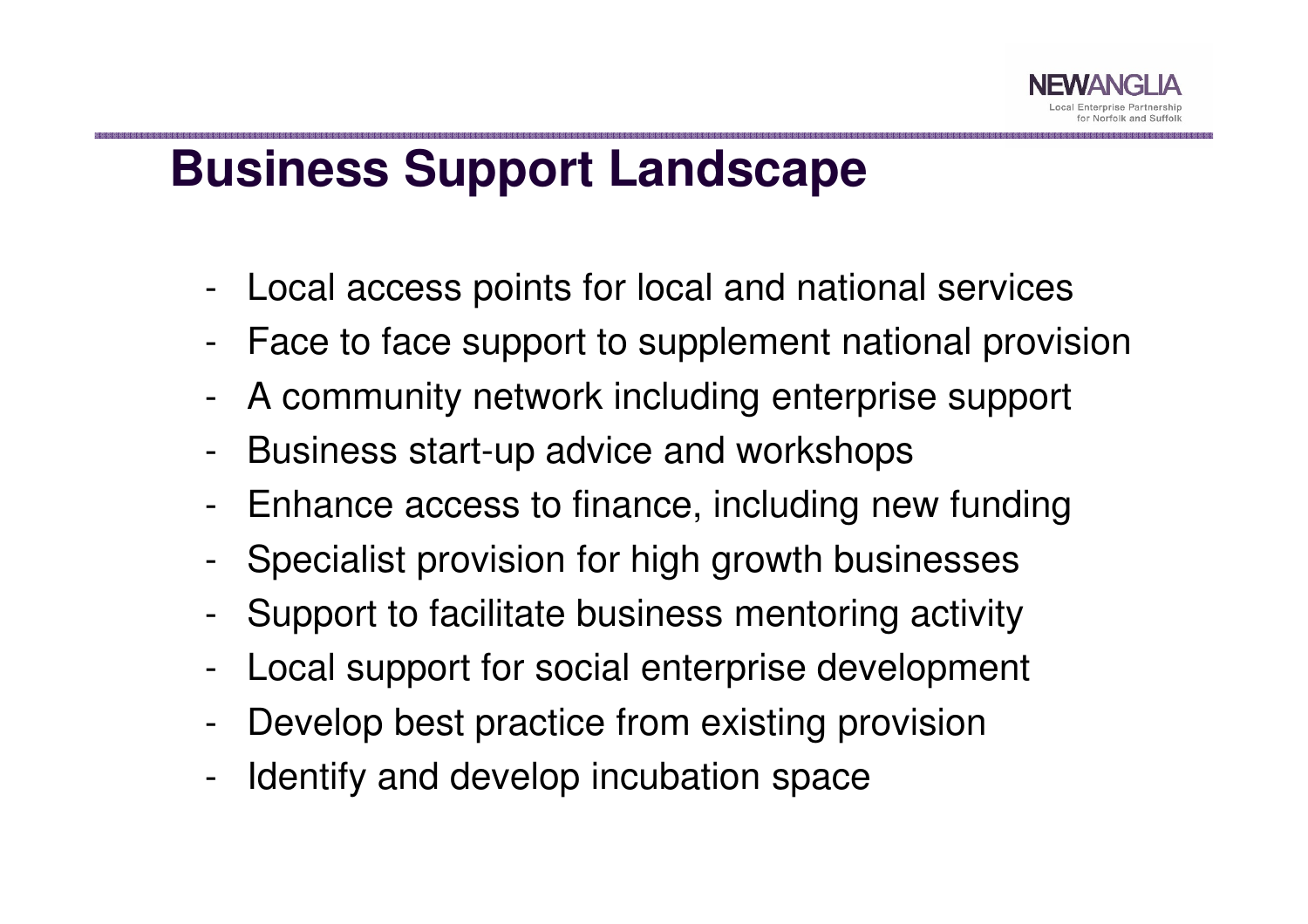## **Business Support Landscape**

Growing Business Fund developed in 2012: -

- £3m of RGF funding awarded in 2012
- -£9m of RGF funding awarded in 2013
- -Further funding through Growth Deal

Still significant gaps in business support provision

Need to develop a more comprehensive scheme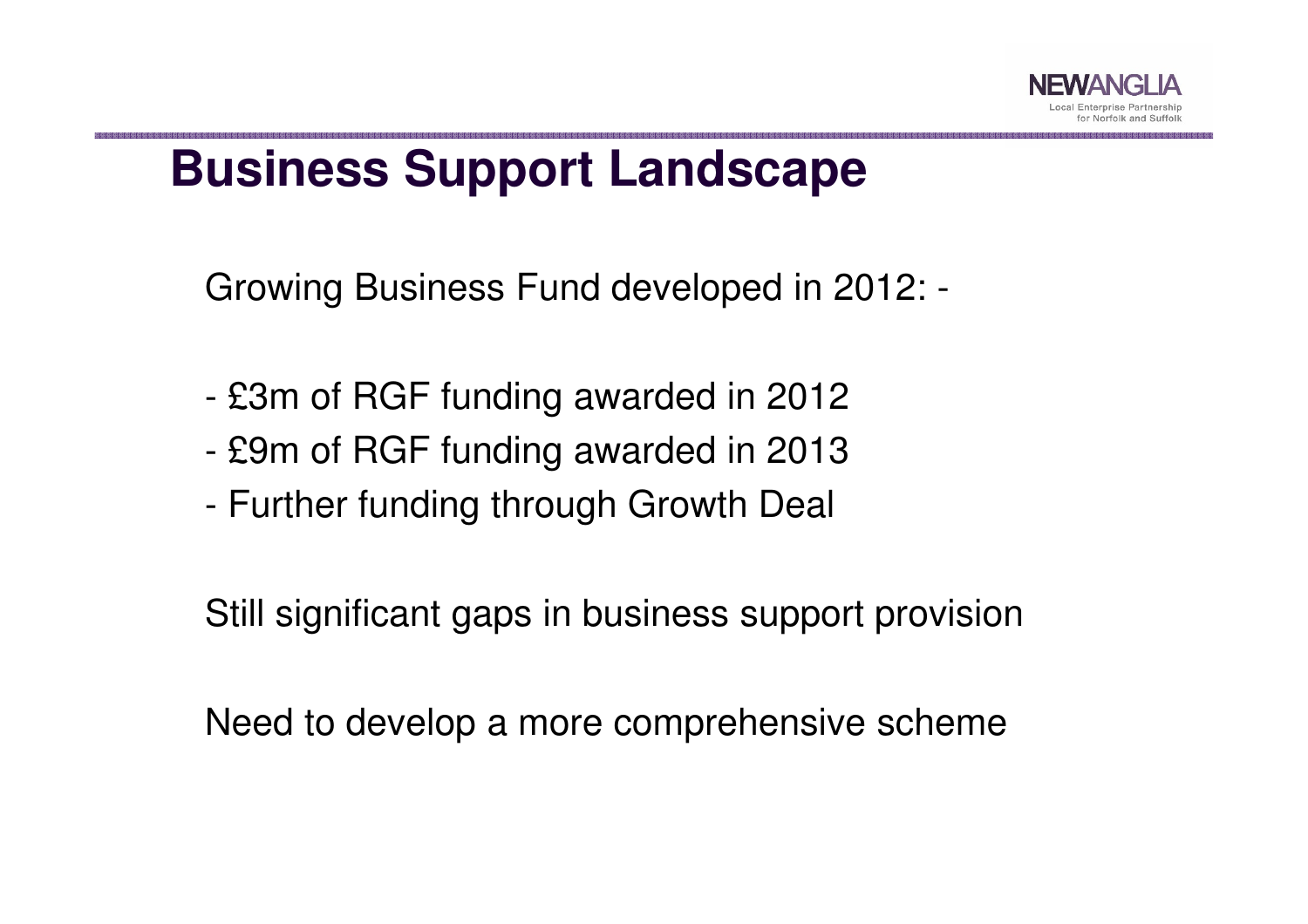

## **Growth Hub Concept**

Need to development a flexible model of delivery

Based on activity in North Walsham and CoSIRA (1970s)

Unsuccessful application submitted to Defra in 2013

Work with the Cabinet Office and other partners to develop a national 'Growth Hub' delivery model

Need to 'test' the model to see if it actually works!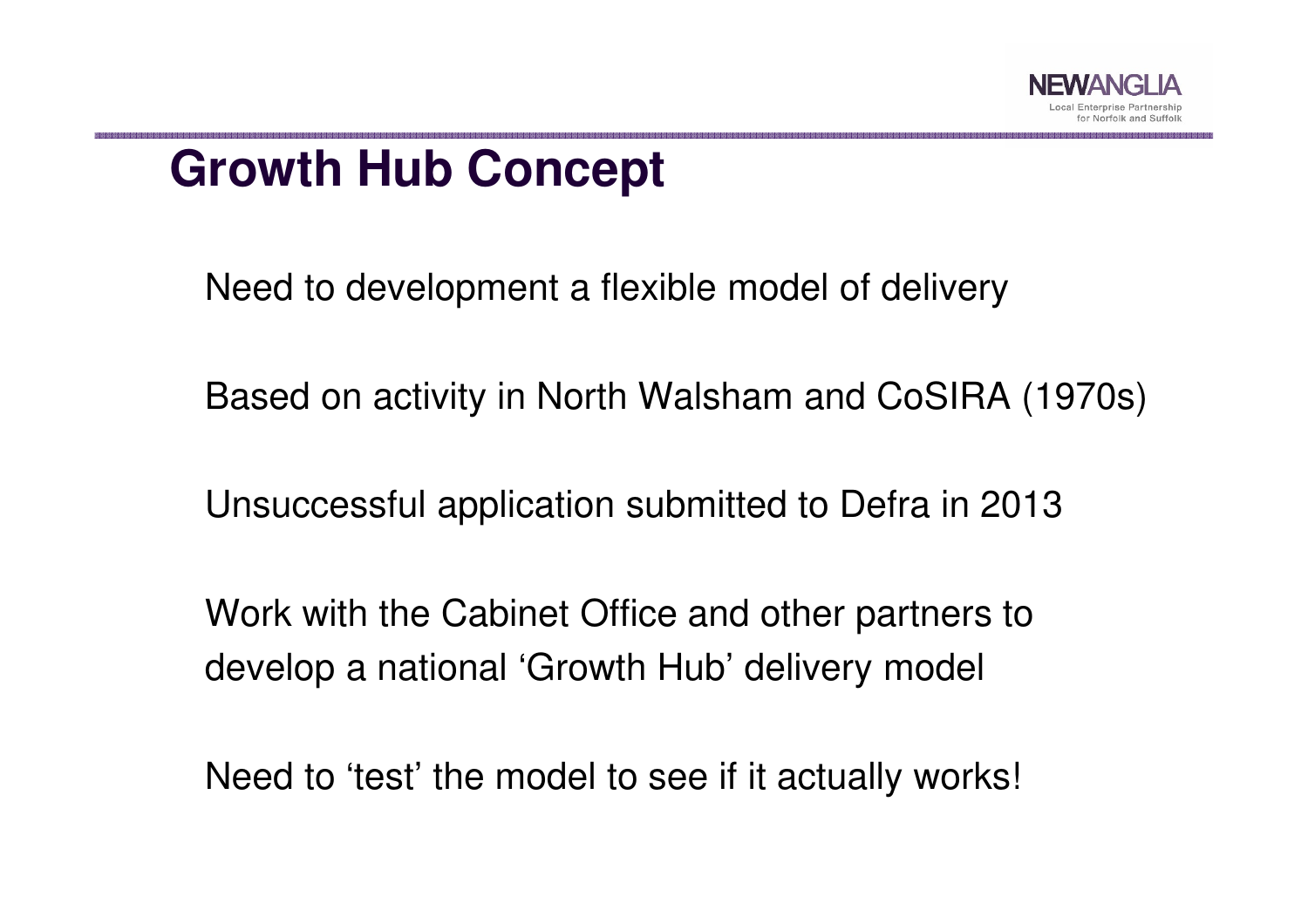## **Business Growth Programme**

Worked with the Cabinet Office and other partners to develop a national 'Growth Hub' delivery model

£18.3m RGF funding via the Wave 2 City Deals process

Support for 15 cities including Ipswich and Norwich

Funding from March 2014 to May 2015

£3.9m awarded to deliver in Ipswich and Norwich initially

Delivery through four elements of activity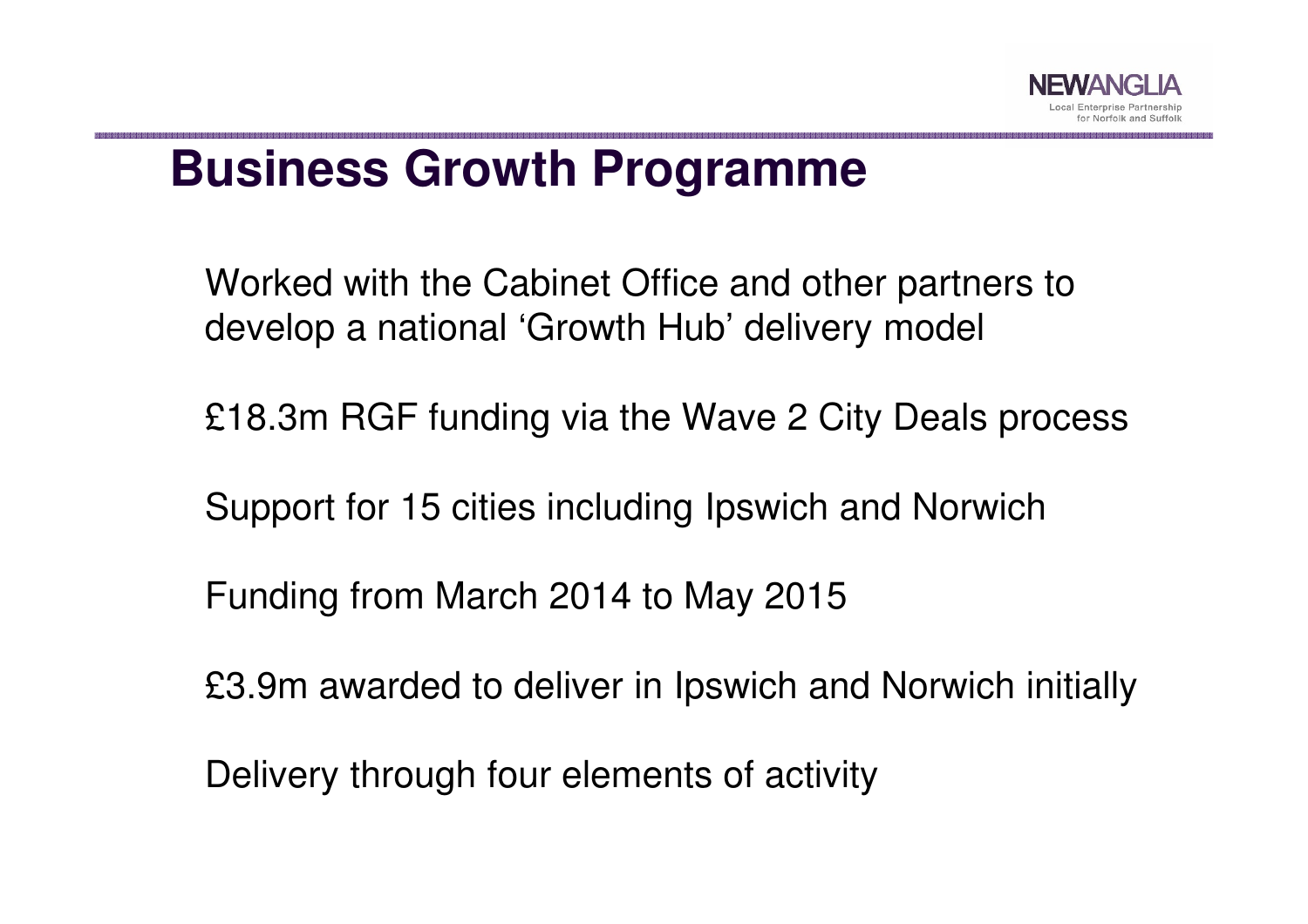## **Business Growth Programme**

Nine 'face-to-face' Businesses Growth Advisers

A website and telephone helpline providing advice

Small Grants (£5k to £25k) to create jobs in SMEs

Specialist innovation support and advice

Innovation support from UoS, UEA and NUA

LEP wide Businesses Start-up programme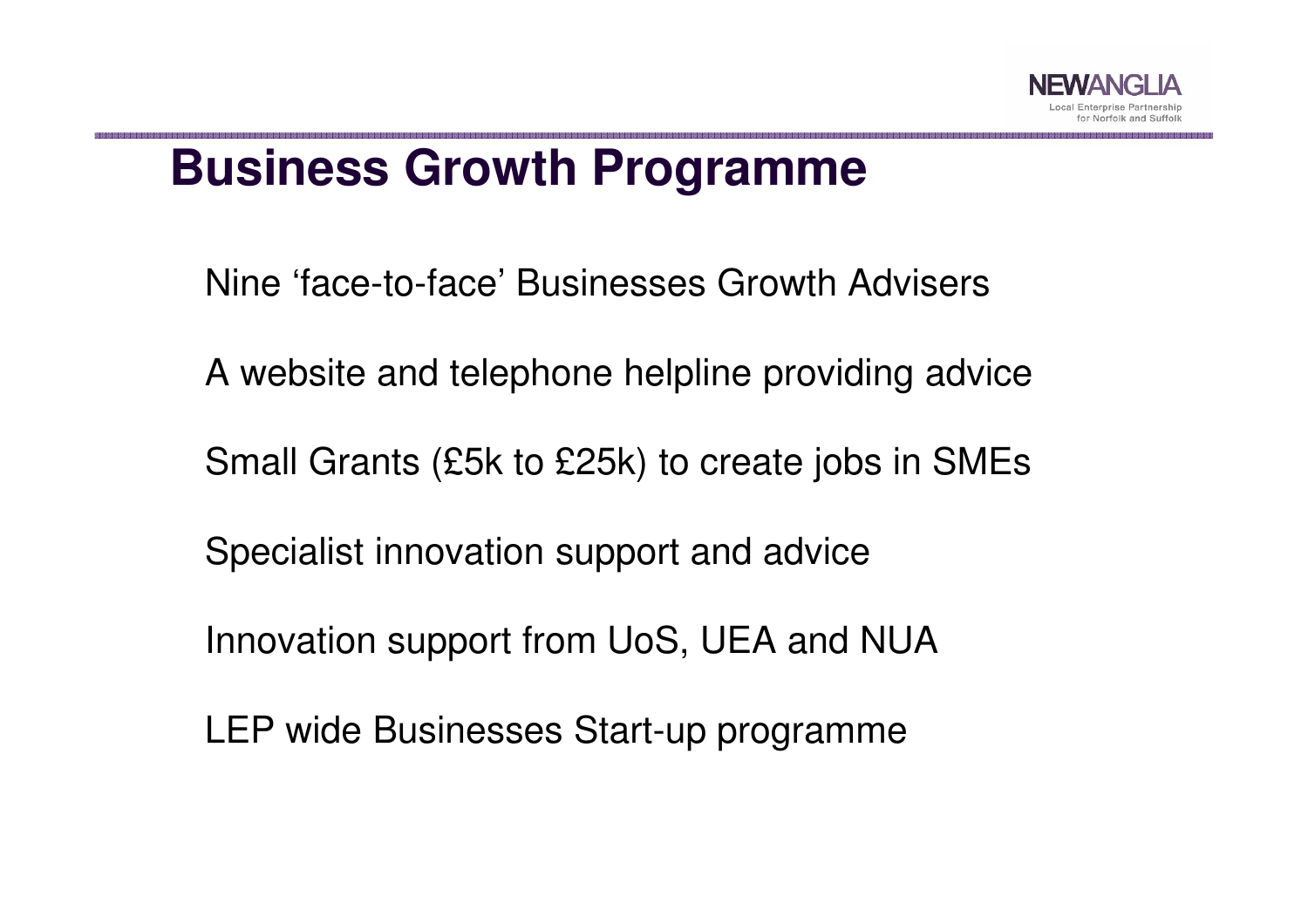## **Growth Hub**

'No Wrong Door' approach to access support

Initially Nine Growth Advisers and three support staff

Web resources and telephone support 0300 333 6536

Delivered in partnership with Suffolk Chamber

Support tracked (CRM) to ensure consistency of advice

Engage with 2,900 businesses (740 intensive supports)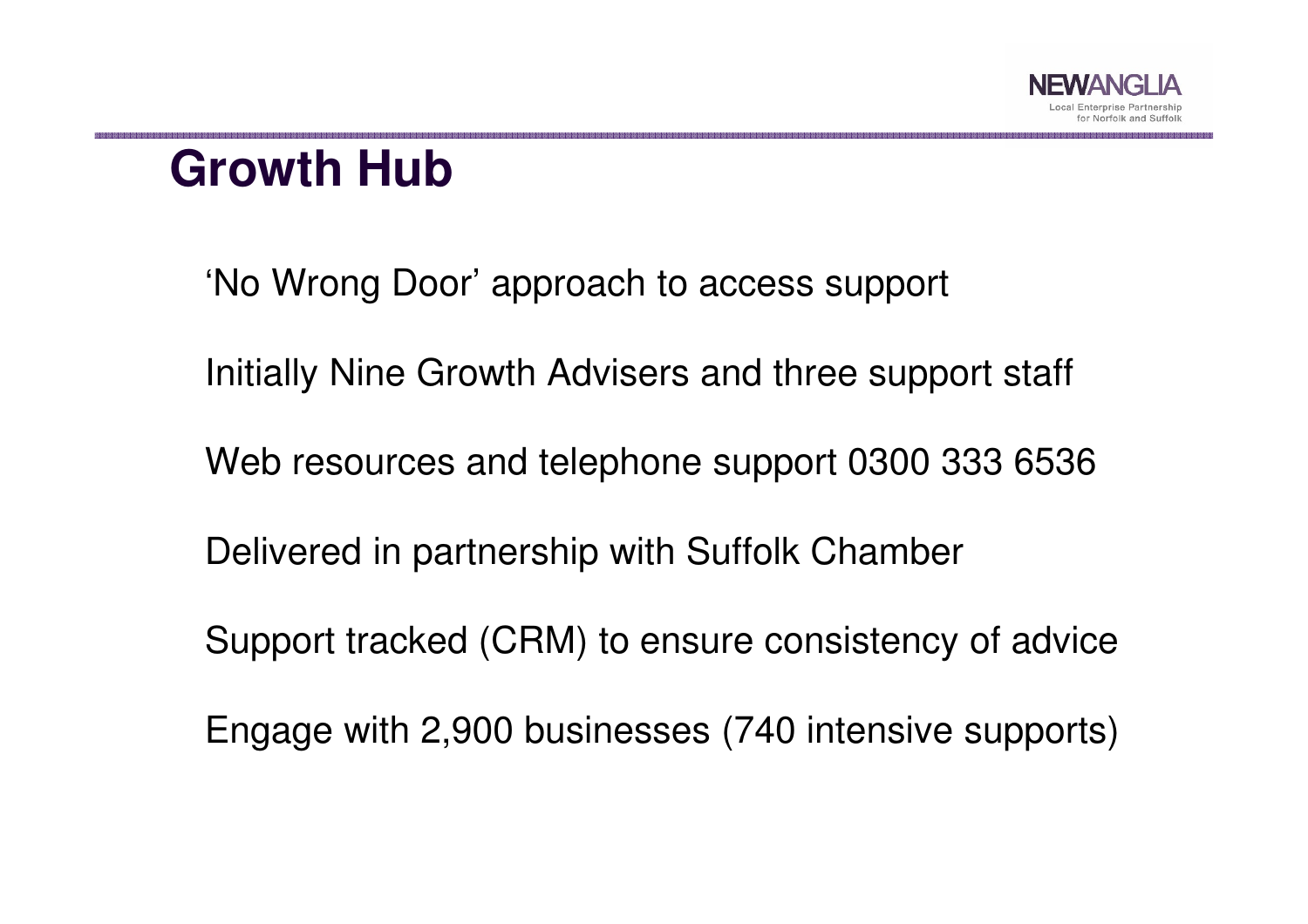

## **Small Grant Scheme**

£1.45m of grants to create jobs in SMEs

Grants between £5,000 and £25,000 at 20% of costs

Create one full time job for every £10,000 of grant

Open to almost all SMEs (some exceptions)

Simple and quick application process with support

Aim to create 145 new full time jobs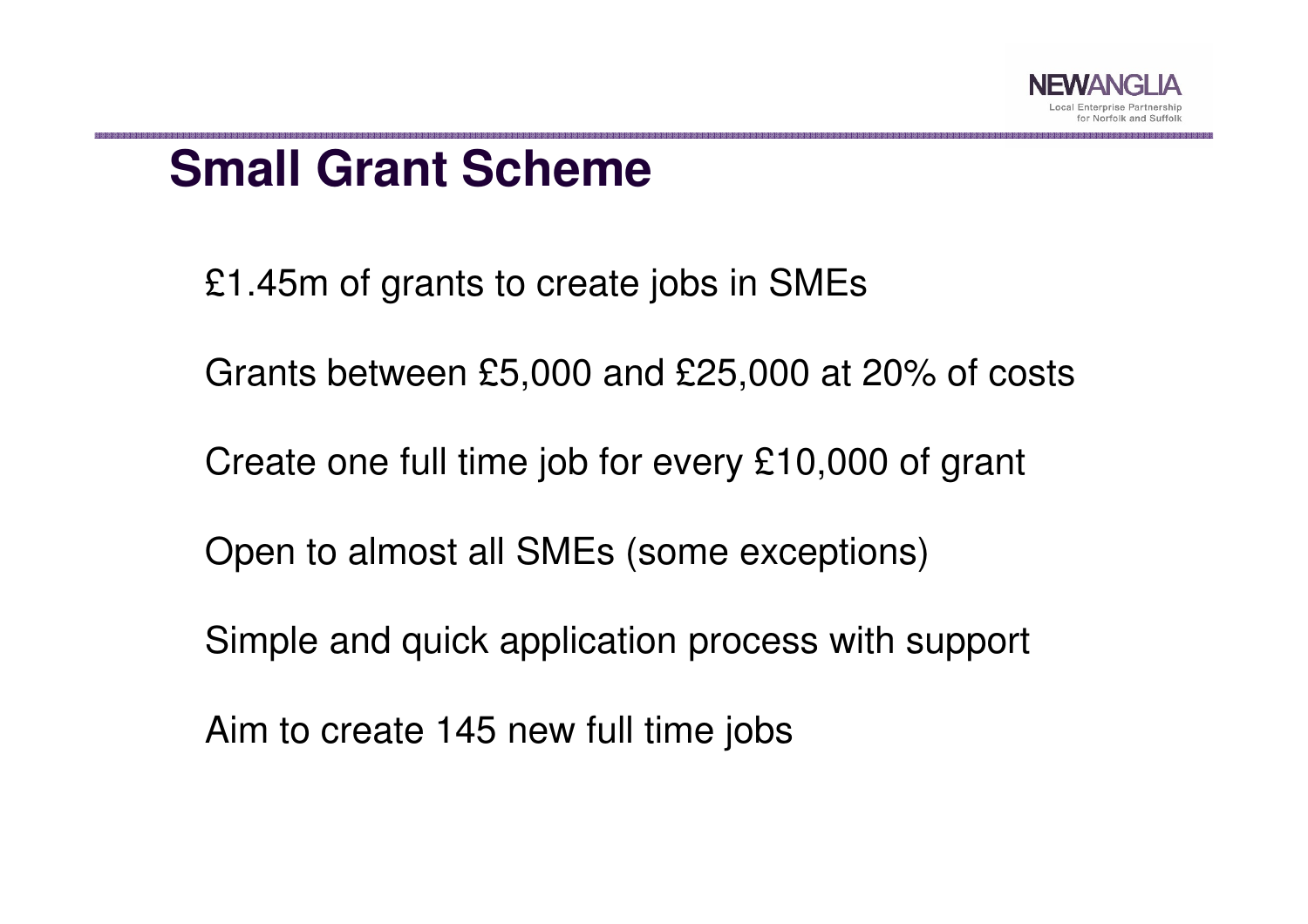

## **Business Start-ups**

£750,000 of funding to increase start-up levels

In-depth support provided by MENTA and NWES

One to one support, advice and training

Link to Ongoing support following start-up phase

Aim to support 280 business start-ups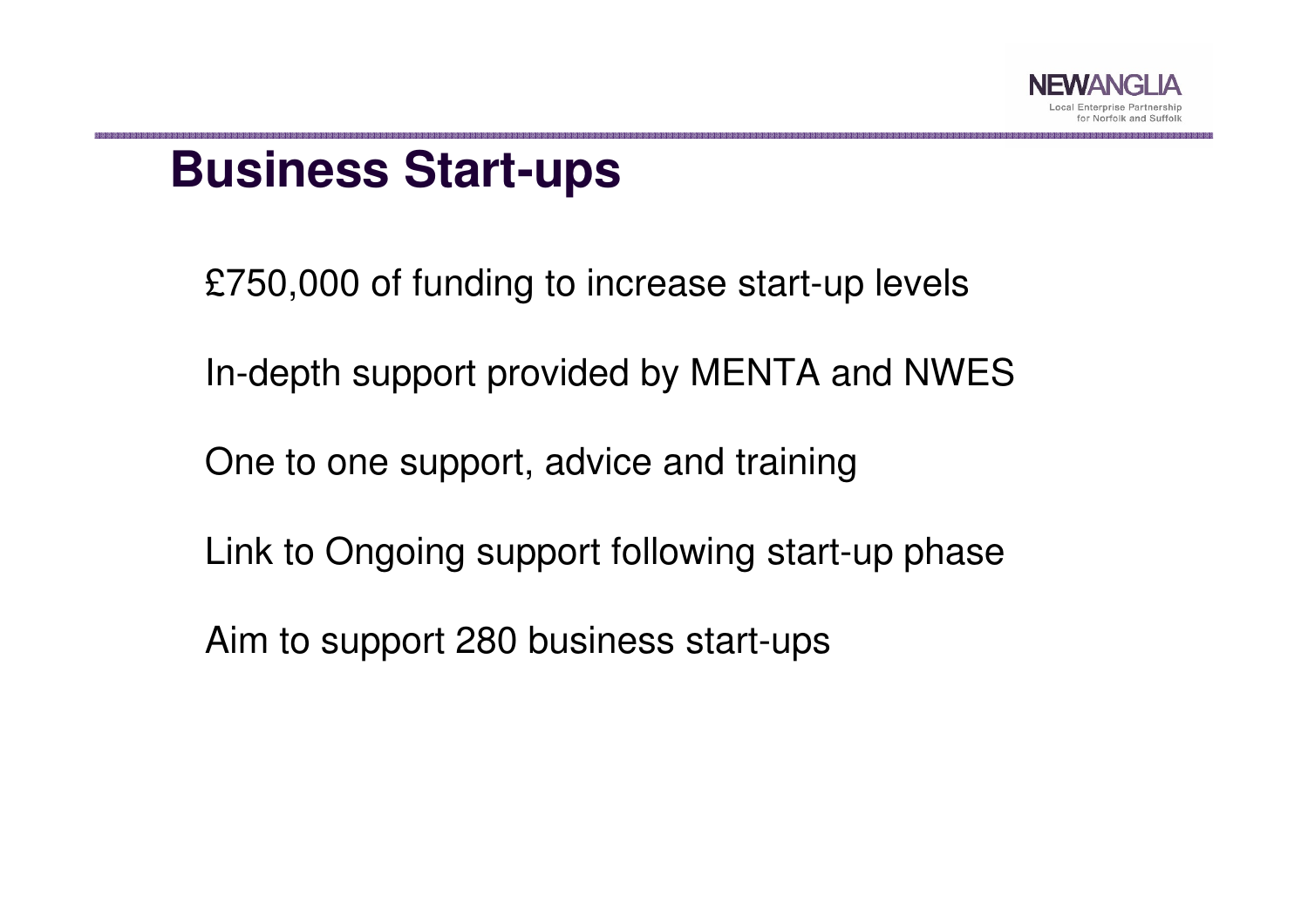

## **Innovation Voucher Scheme**

£750,000 of support to increase levels of innovation

Specialist support from UoS, UEA and NUA

Value of support between £2,000 and £20,000

Need to match support 1:1 from the business

Access to Mentors, internships, consultancy, facilities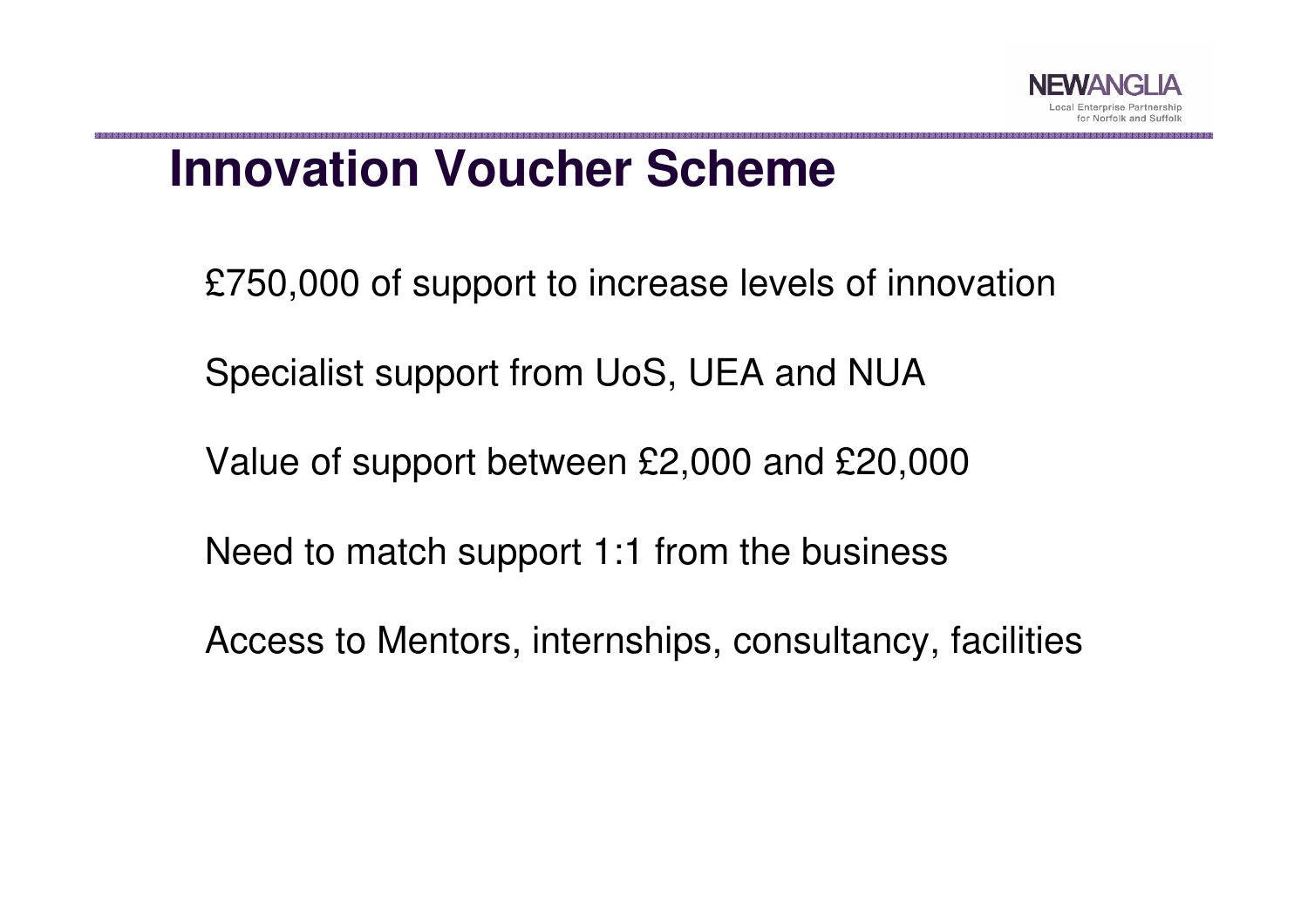

.<br>20 The The The The The Theory of the The The Theory of the The The Theory of the Theory of the Theory of the T

# **City Deals Outputs**

#### **City Deal outputs March 2014 to December 2016**

| <b>Key Output Category</b>                        | <b>Target</b> | <b>Achieved</b> | <b>Greater</b><br><b>Norwich</b> |
|---------------------------------------------------|---------------|-----------------|----------------------------------|
| <b>Businesses Engaged</b>                         | 3,000         | 3,200           | 964                              |
| <b>Businesses Assisted to Improve Performance</b> | 700           | 864             | 285                              |
| <b>New Business Start Ups</b>                     | 345           | 339             | 136                              |
| <b>Value of Small Grants Scheme Approvals</b>     | £1.45 m       | $£1.66$ m       | £506,983                         |
| New Jobs Created                                  | 700           | 727.5           | 311                              |
| Innovation Vouchers Awarded                       | £750,000      | £91,942         | £59,752                          |
| <b>Private Match Funding Leveraged</b>            | £8.2 m        | £11.5 m         | £2.1m                            |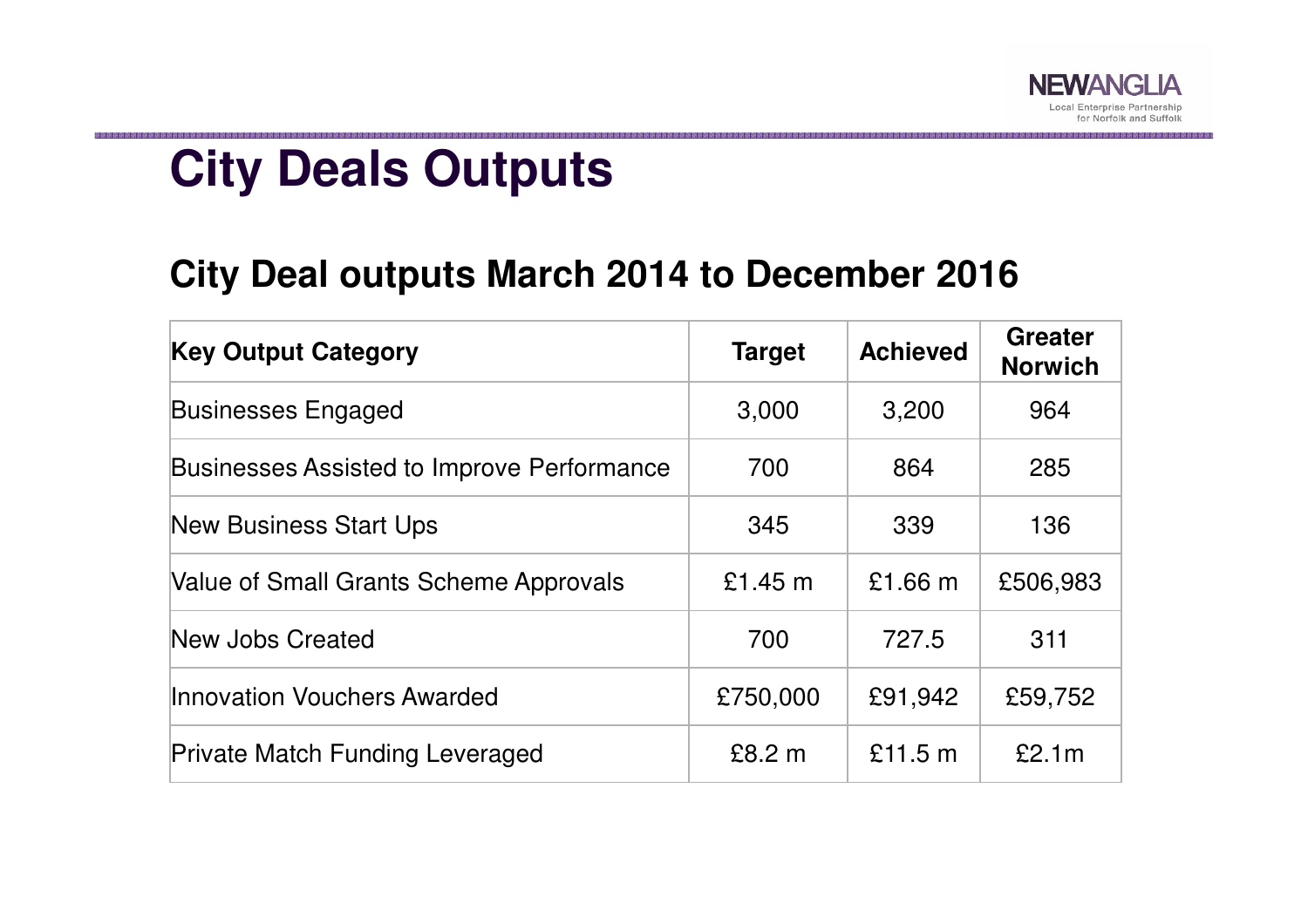

## **Growth Programme Outputs**

#### **Outputs from all funds March 2014 to December 2016**

| <b>Key Output Category</b>                        | <b>Achieved</b> | <b>Greater</b><br><b>Norwich</b> |
|---------------------------------------------------|-----------------|----------------------------------|
| <b>Businesses Engaged</b>                         | 6,265           | 1,677                            |
| <b>Businesses Assisted to Improve Performance</b> | 1,447           | 436                              |
| <b>New Business Start Ups</b>                     | 481             | 195                              |
| Value of Small Grants Scheme Approvals            | £2.3 m          | £616,176                         |
| New Jobs Created                                  | 850             | 339                              |
| Hours of support provided by Growth Advisers      | 28,900          | 6,000                            |
| <b>Private Match Funding Leveraged</b>            | £13.4 $m$       | £2.5m                            |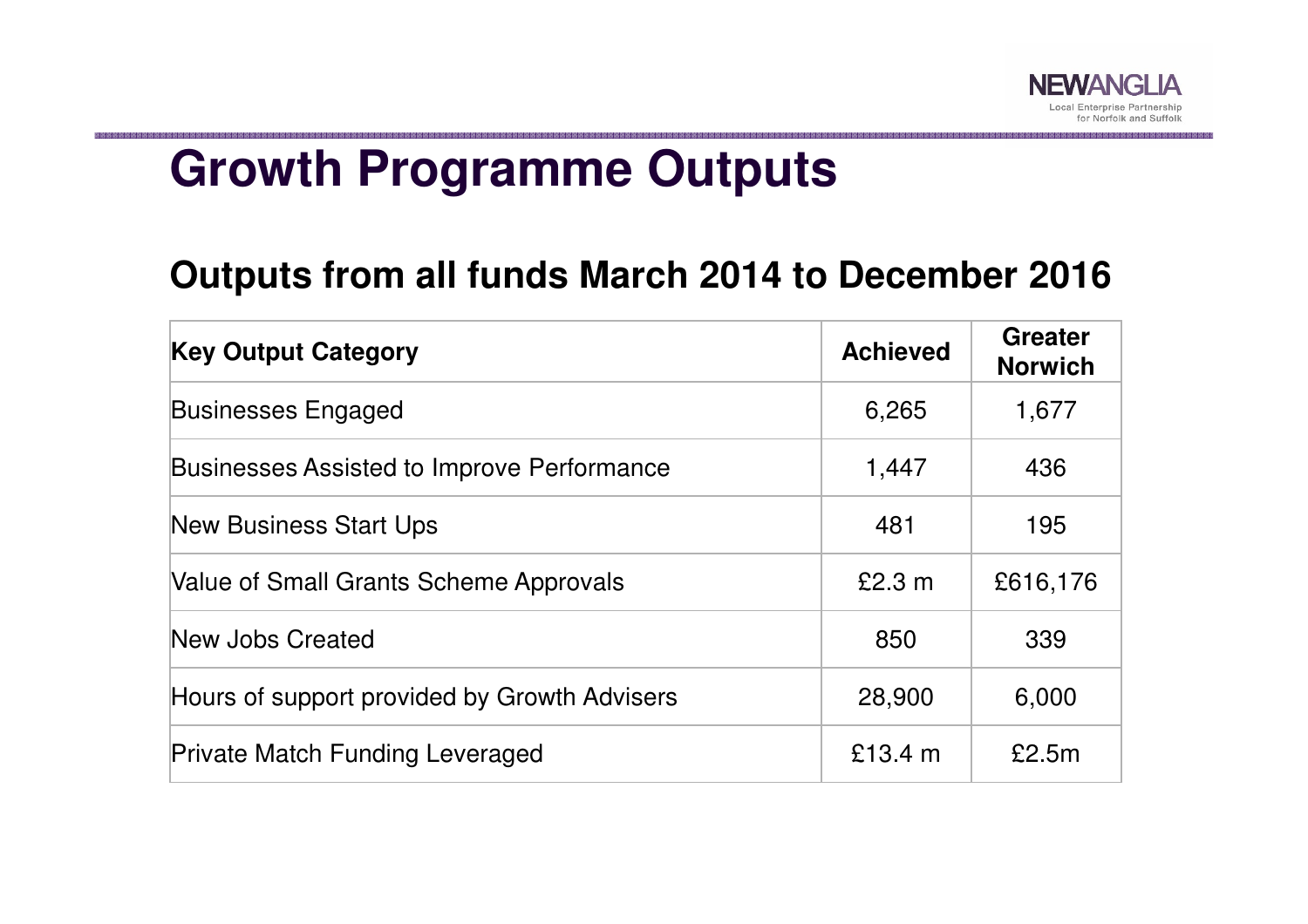# **Key Points**

Growth Hubs are now the 'go to' place for all support

New Anglia Growth Hub model is flexible and effective

Since 2014 New Anglia Growth Hub has supported: -

Over 6,000 businesses across Norfolk and Suffolk

Provided almost 30,000 hours of business support

Our approach has led to new opportunities and schemes